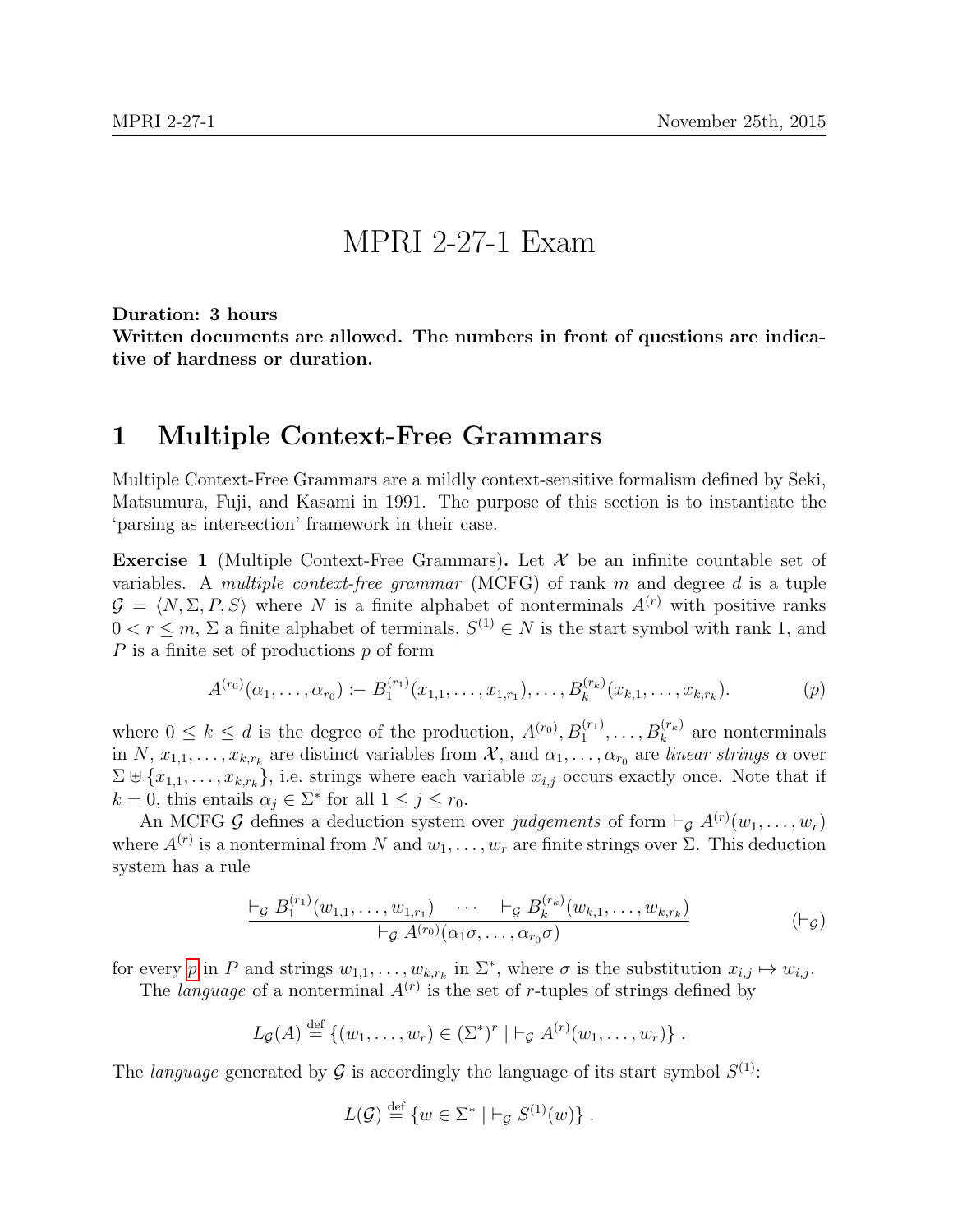**Example 1** (Copy Language). The MCFG  $\mathcal{G}_{\text{copy}} = \langle \{S^{(1)}, A^{(2)}\}, \{a, b\}, P, S \rangle$  with productions

$$
S^{(1)}(xy) := A^{(2)}(x, y).
$$
  
\n
$$
A^{(2)}(ax, ay) := A^{(2)}(x, y).
$$
  
\n
$$
A^{(2)}(bx, by) := A^{(2)}(x, y).
$$
  
\n
$$
A^{(2)}(\varepsilon, \varepsilon) := .
$$

generates the language  $L(\mathcal{G}_{\text{copy}}) = \{ww \mid w \in \{a, b\}^*\}.$ 

- [1] 1. Give a MCFG for the language  $L_{\text{cross}} \stackrel{\text{def}}{=} \{a^n b^m c^n d^m \mid n, m \ge 0\}.$
- [2] Show that any context-free language is generated by an MCFG of rank 1. 2.

Exercise 2 (Emptiness of MCFGs). The first main ingredient in the 'parsing as intersection' framework is to prove that the emptiness problem is decidable for MCFGs. In order to consider complexity questions, we define the size of a MCFG  $\mathcal{G} = \langle N, \Sigma, P, S \rangle$  by summing  $k + \sum_{j=1}^{r_0} (|\alpha_j| + 1)$  $k + \sum_{j=1}^{r_0} (|\alpha_j| + 1)$  $k + \sum_{j=1}^{r_0} (|\alpha_j| + 1)$  over all the productions p in P.

[3] 1. Show that there exists a linear-time algorithm that inputs an MCFG  $\mathcal G$  and returns whether  $L(\mathcal{G}) = \emptyset$ .

Exercise 3 (Intersection with a Regular Language). The second ingredient of the 'parsing as intersection' framework is to show that the class of languages generated by MCFGs is closed under intersection with regular languages.

- $[2]$  1. As a preliminary, show that for any MCFG, one can construct in linear time an equivalent MCFG where the [p](#page-0-0)roductions p in P with  $k > 0$  enforce  $\alpha_j \in \mathcal{X}^*$ , i.e. no terminal symbol appears in such productions, and each  $\alpha_j$  is of form  $y_1 \cdots y_{n_j}$  for  $y_1, \ldots, y_{n_j}$ variables taken among  $x_{1,1}, \ldots, x_{k,r_k}$ .
- [5] 2. Show that, given an MCFG  $\mathcal{G} = \langle N, \Sigma, P, S \rangle$  and a nondeterministic finite automaton  $\mathcal{A} = \langle Q, \Sigma, \delta, I, F \rangle$ , we can compute an MCFG  $\mathcal{G}'$  such that  $L(\mathcal{G}') = L(\mathcal{G}) \cap L(\mathcal{A})$  and  $|\mathcal{G}'| \in O(|\mathcal{G}| \cdot |Q|^{m \max(k+1,2)}).$ Hint: Use nonterminals  $A_{a}^{(r)}$  $_{q_1,q'_1,\ldots,q_r,q'_r}^{(r)}$  such that  $\vdash_{\mathcal{G}'} A_{q_1,q_2}^{(r)}$  $_{q_1, q'_1, ..., q_r, q'_r}(w_1, ..., w_r)$  if and only if  $\vdash_{\mathcal{G}} A^{(r)}(w_1,\ldots,w_r)$  and  $q_j \stackrel{\cdot w_j}{\longrightarrow}_A q'_j$  for all  $1 \leq j \leq r$ .
- [1] 3. Deduce an algorithm for the membership problem, which given an MCFG  $\mathcal{G} = \langle N, \Sigma, P, S \rangle$ and a string w in  $\Sigma^*$ , returns whether  $w \in L(\mathcal{G})$ .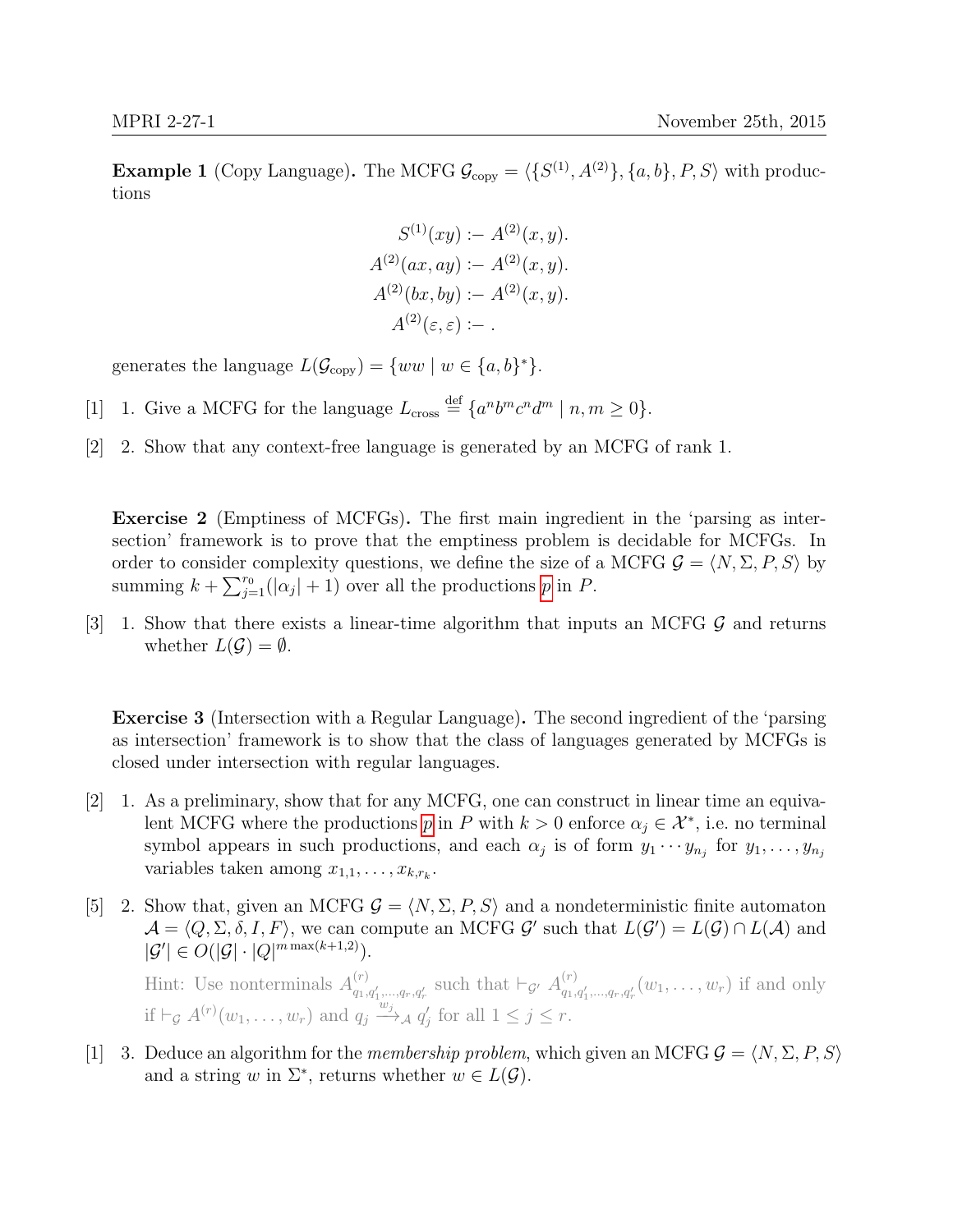## 2 Covert Movements in Second-Order ACGs

In the exercises that follow, one only considers 2nd-order ACGs. This allows one not to bother about linearity constraints, and to work in the setting of the simply-typed  $\lambda$ calculus.

Exercise 4. One considers the three following signatures:

```
(\Sigma_{\rm ABS}) pierre : NP
  MAISON : NUNE : N \rightarrow QNPACHETER : QNP \rightarrow VPVEUX: VP \rightarrow NP \rightarrow S(\Sigma_{\text{S-FORM}}) / Pierre/ : string
    /maison/ : string
        /une/ : string
    /acheter/ : string
       /veux/ : string
```
where, as usual, *string* is defined to be  $o \rightarrow o$  for some atomic type o.

 $(\Sigma_{\text{L-FORM}})$  p : ind house : ind  $\rightarrow$  prop buy : ind  $\rightarrow$  ind  $\rightarrow$  prop want : ind  $\rightarrow$  prop  $\rightarrow$  prop

One then defines two morphisms  $(\mathcal{L}_{SYNT} : \Sigma_{\text{ABS}} \to \Sigma_{\text{S-FORM}})$ , and  $\mathcal{L}_{\text{SEM}} : \Sigma_{\text{ABS}} \to$  $\Sigma_{\text{L-FORM}}$ ) as follows:

$$
(L_{\text{SYNT}}) \qquad NP := string
$$
\n
$$
N := string
$$
\n
$$
QNP := string
$$
\n
$$
VP := string
$$
\n
$$
S := string
$$
\n
$$
\text{PIERRE} := /Pierre / \text{MAISON} := / \text{maison} / \text{UNE} := \lambda x. / \text{une} / + x
$$
\n
$$
\text{ACHETER} := \lambda x. / \text{acheter} / + x
$$
\n
$$
\text{VEUX} := \lambda xy. y + / \text{veux} / + x
$$

where, as usual, the concatenation operator  $(+)$  is defined as functional composition.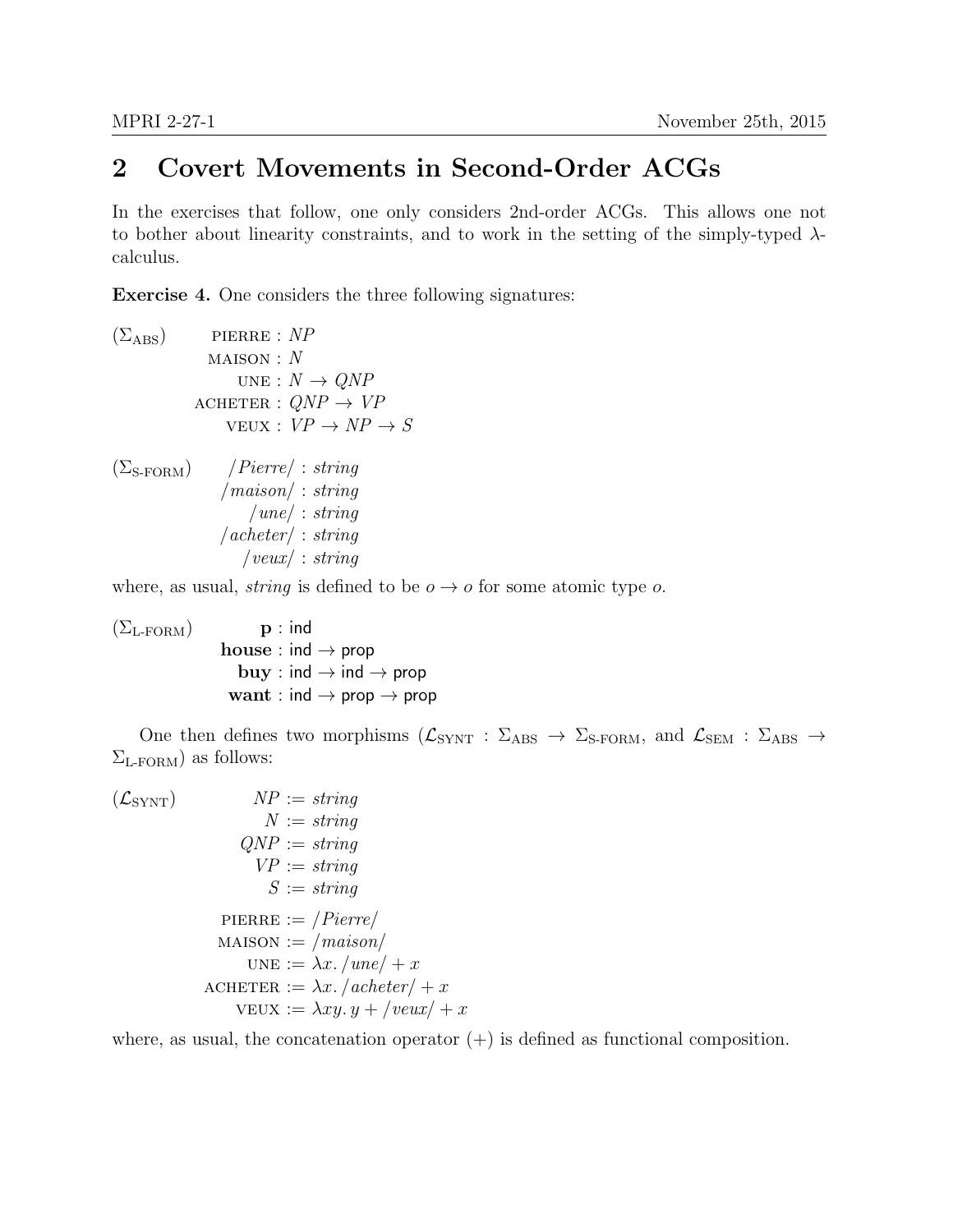```
(\mathcal{L}_{SEM}) NP := (ind \rightarrow prop) \rightarrow propN := \text{ind} \rightarrow \text{prop}QNP := (ind \rightarrow prop) \rightarrow propVP := \text{ind} \rightarrow \text{prop}S := \text{prop}PIERRE := \lambda x \cdot x pMAISON := houseUNE := \lambda xy. \exists z. (xz) \wedge (yz)ACHETER := \lambda xy. x (\lambda z. buy yz)vEUX := \lambda xy. y (\lambda z. want z(x z))
```
- [2] 1. Check that  $\mathcal{L}_{\text{SEM}}$  is such that the interpretation it gives to ACHETER is consistent with the interpretation it gives to the types.
- [1] 2. Give a term, say t, such that:

$$
\mathcal{L}_{\text{SYNT}}(t) = \text{/Pierre}/\text{+}\text{/veux}/\text{+}/\text{acheter}/\text{+}/\text{une}/\text{+}/\text{maison}/
$$

Then, compute  $\mathcal{L}_{\text{SEM}}(t)$ .

**Exercise 5.** One extends  $\Sigma_{\text{ABS}}$  with the following constants (and types):

trace : XNP  $X$ -ACHETER :  $XNP \rightarrow XVP$  $X-VEUX : XVP \rightarrow NP \rightarrow XS$  $QR: QNP \rightarrow KS \rightarrow S$ 

Accordingly, one extends  $\mathcal{L}_{\text{SYNT}}$  as follows:

 $XNP := string \rightarrow string$  $XVP := string \rightarrow string$  $XS := string \rightarrow string$ TRACE :=  $\lambda x$ . x  $x$ -ACHETER :=  $\lambda xy. /acheter/ + (xy)$  $x$ -veux :=  $\lambda xyz. y + /veux + (xz)$  $QR := \lambda xy. y x$ 

[1] 1. Compute the interpretation of the following term (according to the above extension of  $\mathcal{L}_{\text{SYNT}}$ :

$$
QR (UNE MAISON) (X-VEUX (X-ACHETER TRACE) PIERRE)
$$
 (t<sub>re</sub>)